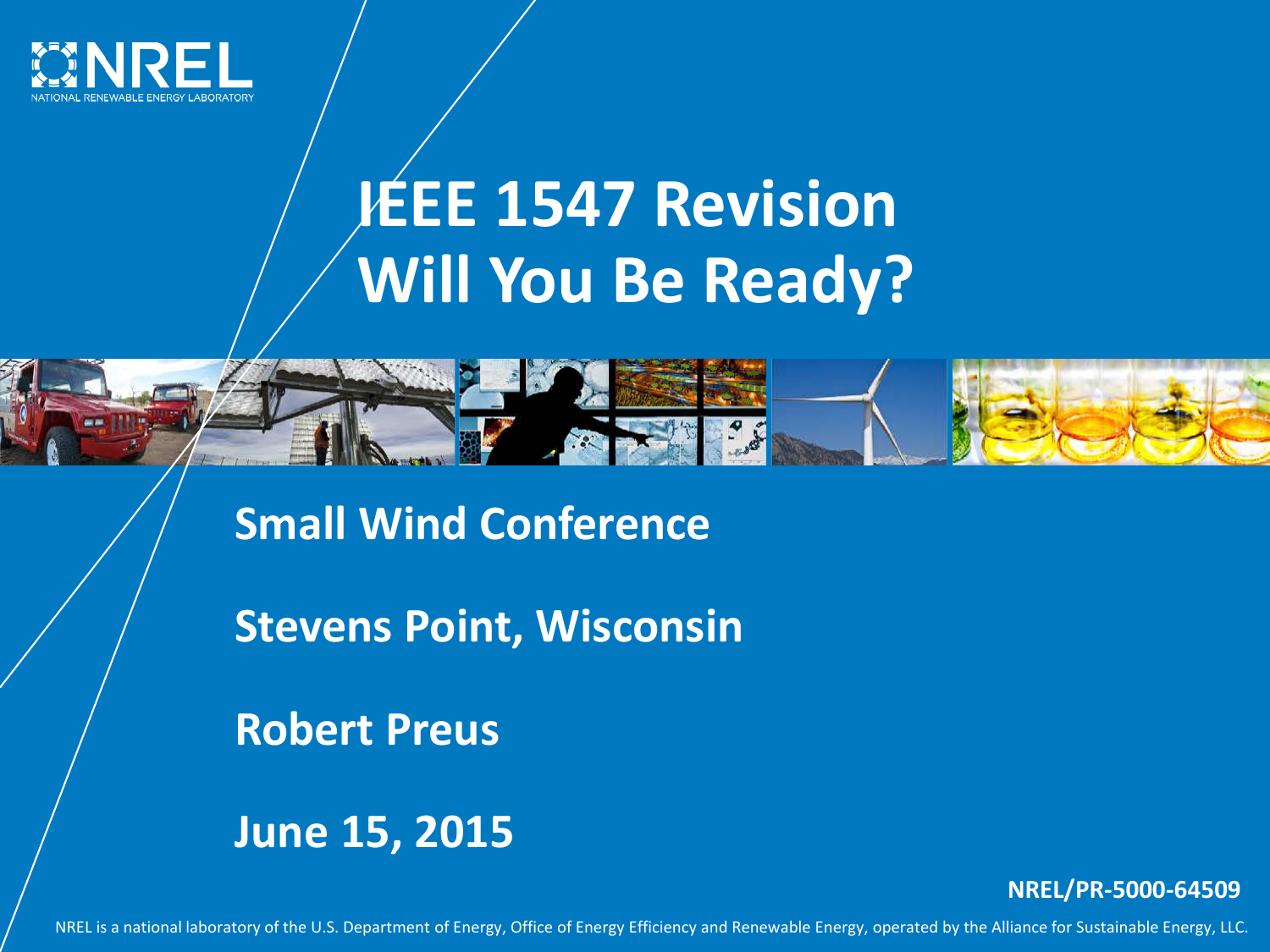- **What is the IEEE 1547 standard?**
- **Why is IEEE 1547 being revised?**
- **What will the new requirements look like?**
- **Why will there be multiple categories with different requirements?**
- **What is the impact on DW?**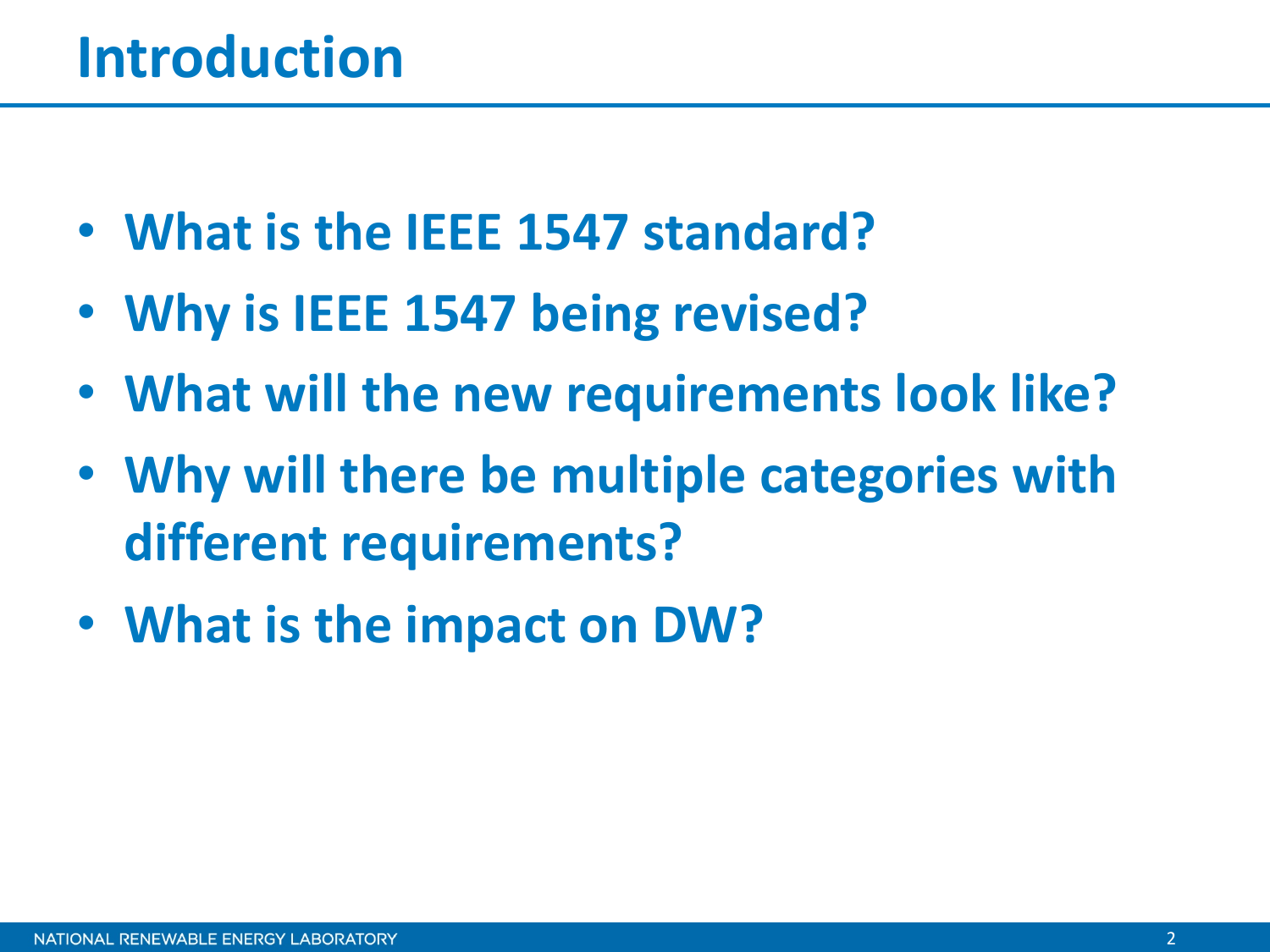#### **IEEE 1547 Interconnection Standard**

- **IEEE 1547 is the standard for the interconnection of distributed energy resources (DER) to the utility grid**
- **Original version was completed in 2003**
	- o DER was insignificant to grid stability
	- o Only allowed DER response to grid event was tripping
- **DER penetration on the grid is now high in some places**
	- o DER support of grid stability is becoming essential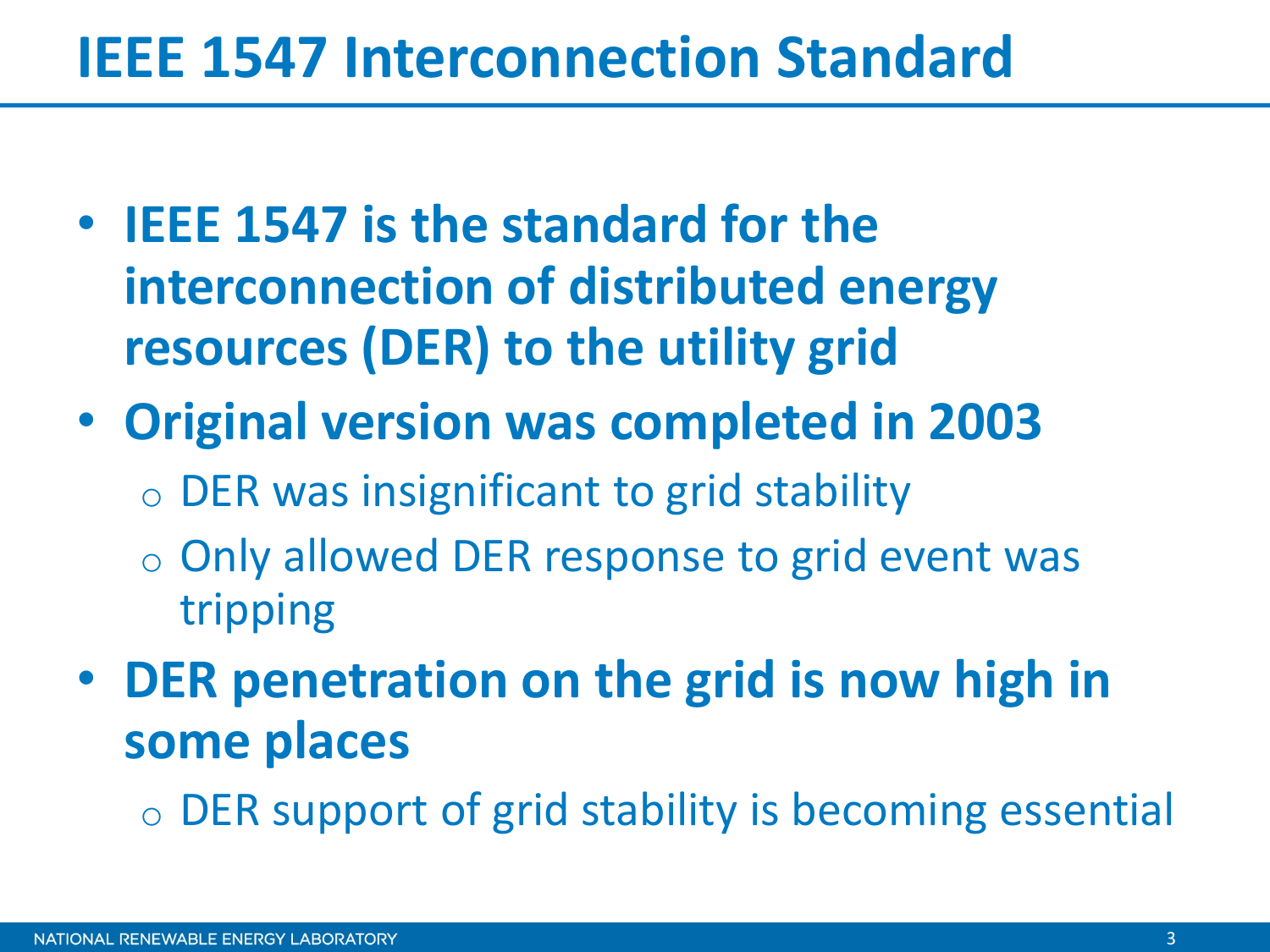#### **Is the future here now?**

- **California and Hawaii have already enacted their own enhanced interconnection standards**
- **New York is working on a new interconnection standard**
- **IEEE has fast tracked 1547 revision to head off a profusion of interconnection standards**

 $\circ$  Imagine the burden of certifying your inverters and other devices to many state standards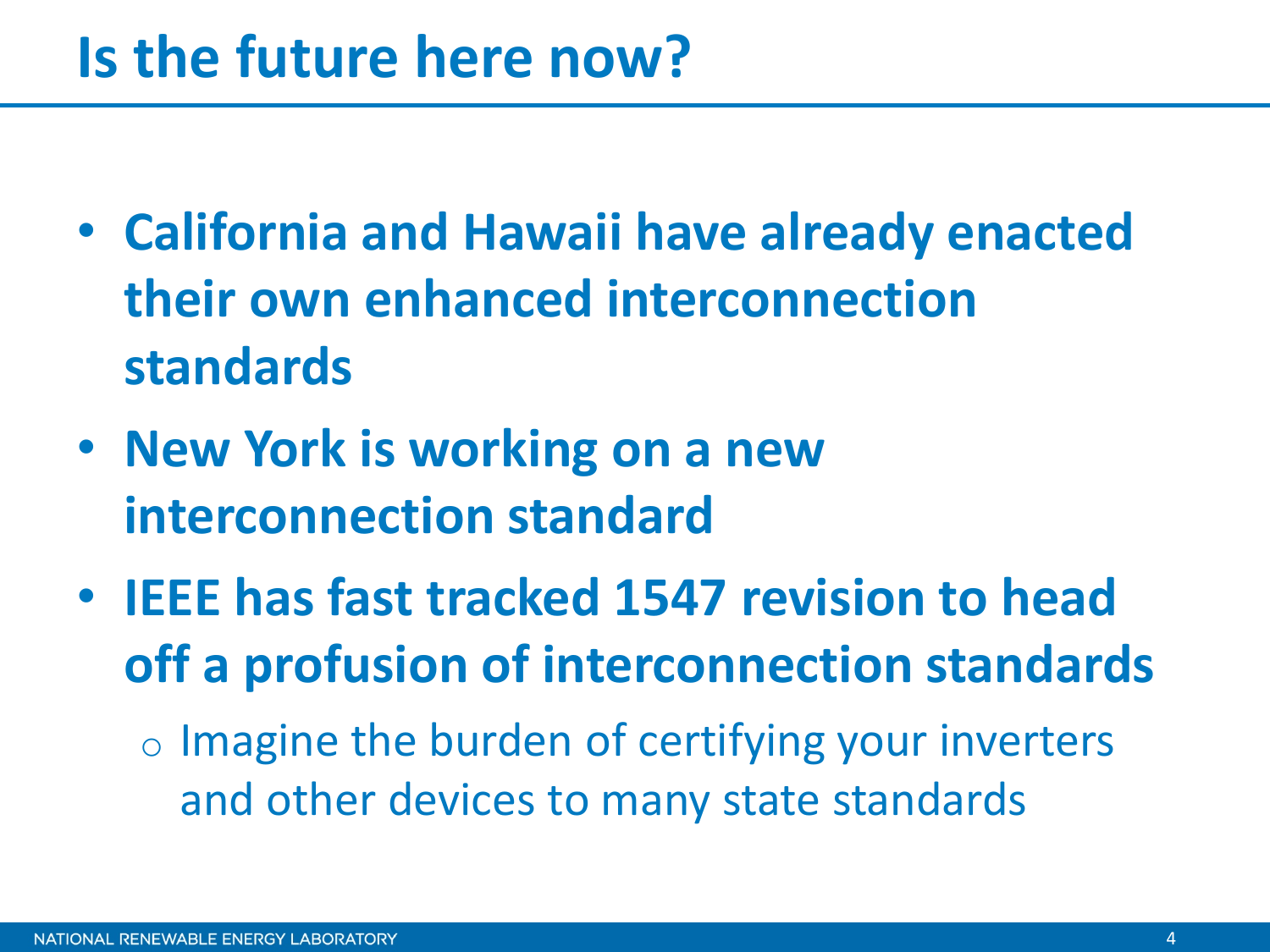#### **Experience with Hawaii and Enphase**

- **Enphase provided detailed data on grid operating conditions to Hawaiian Electric Company (HECO)**
- **HECO and Enphase agreed on inverter programing changes**
- **Enphase inverters were all reprogramed in 48 hours (140 MW of capacity)**
- **Hawaii lifted the penetration limits from 120% to 240% of minimum daytime load**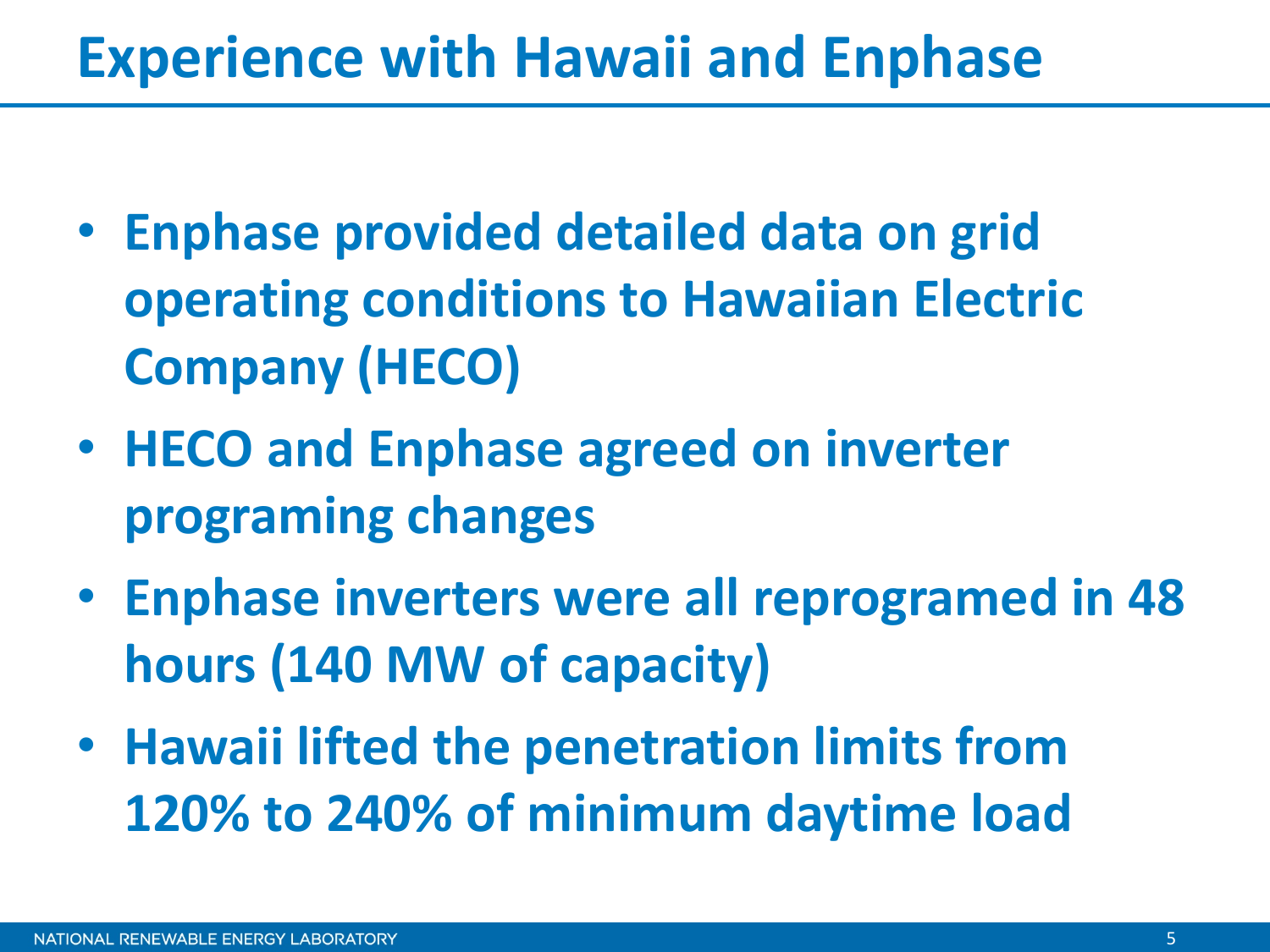#### **Enhanced Levels of Ride-Through**

- **Specifications for categories that provide an enhanced level of grid support are being developed**
- **IEEE 1547 will not specify the category required**
	- o Selection of allowed category is for the grid operator to determine
	- o Allowed categories may vary by feeder or even location on feeder

• **IEEE 1547 will provide guidance on application of the standard**

o It does not have authority to control how the standard is used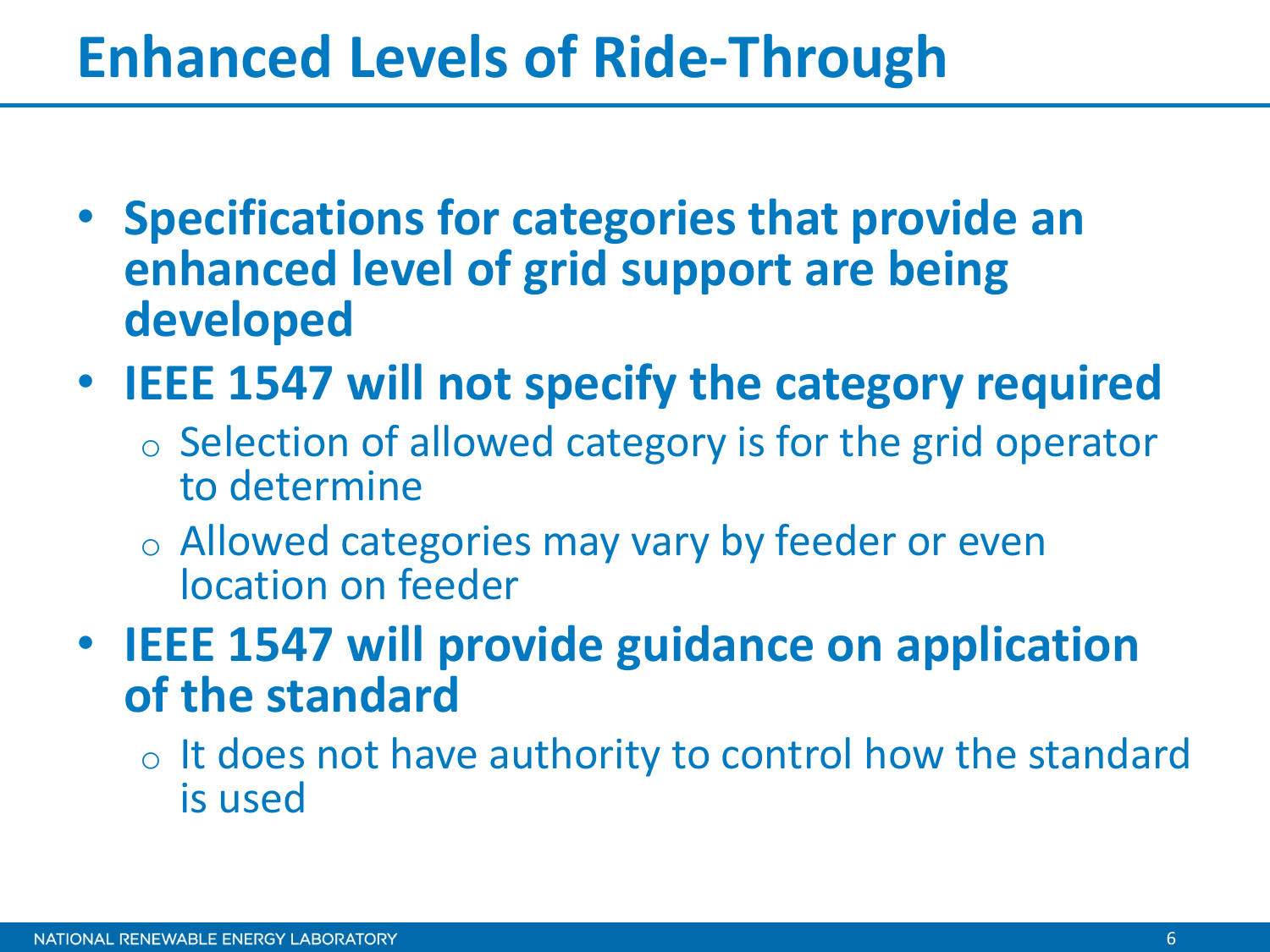## **The Shape of Things to Come (draft)**

**This is all under development and subject to change.**

- **Three categories of distributed energy resources (DER)**
	- $\circ$  Guided by technology capabilities not technology specific
	- o Guided by grid support needs in high penetration
- **Requirements can be met at the DER, at the point of common coupling, or in between**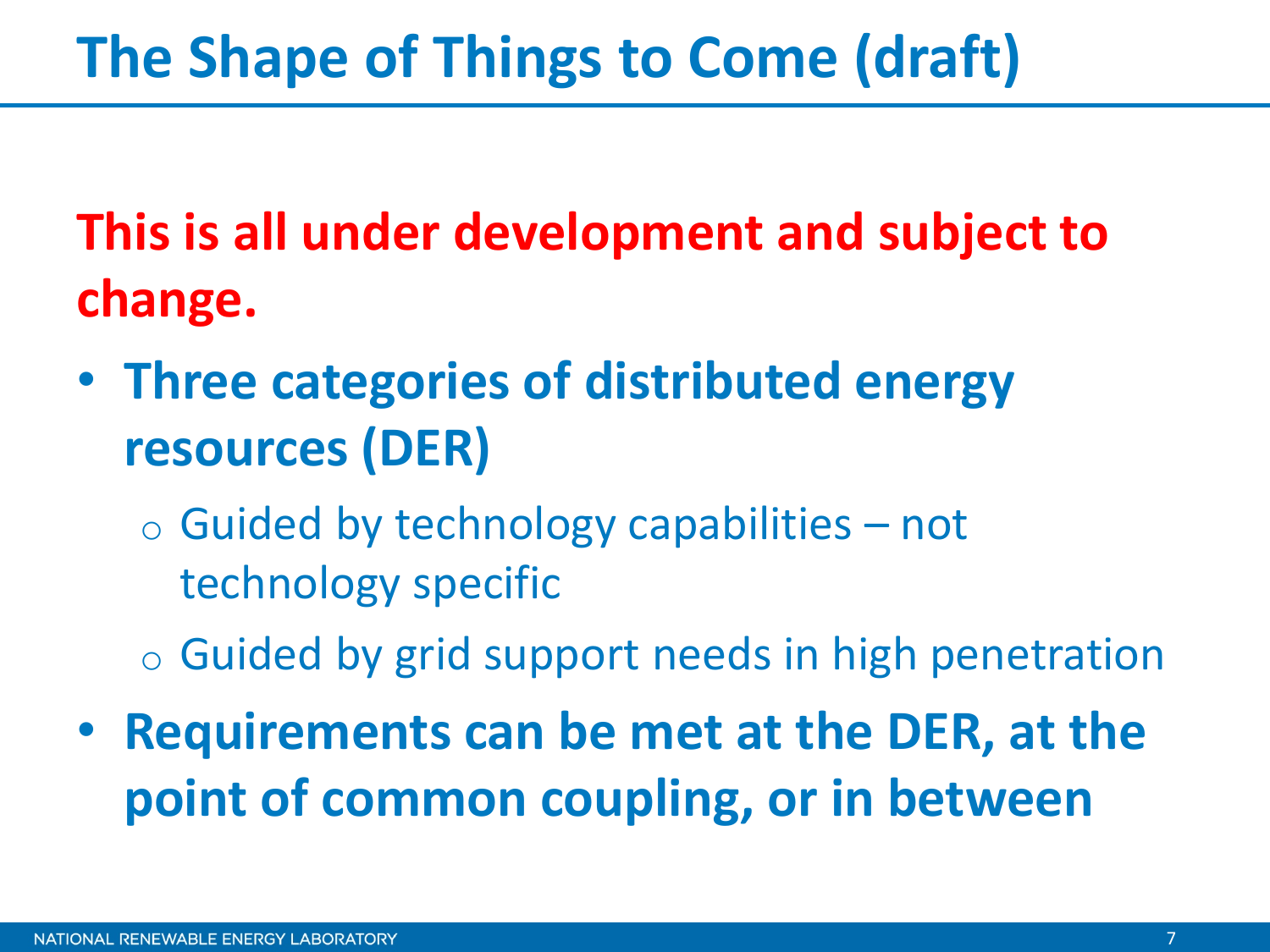- **Current standard has only trip limits and times**
- **New standard will have regions of continuous operation, mandatory operation, permissive operation, voluntary operation, and trip limits**
	- o Permissive operation requires that DER stay on line but can cease to energize
	- o Voluntary operation allows DER to stay on line or trip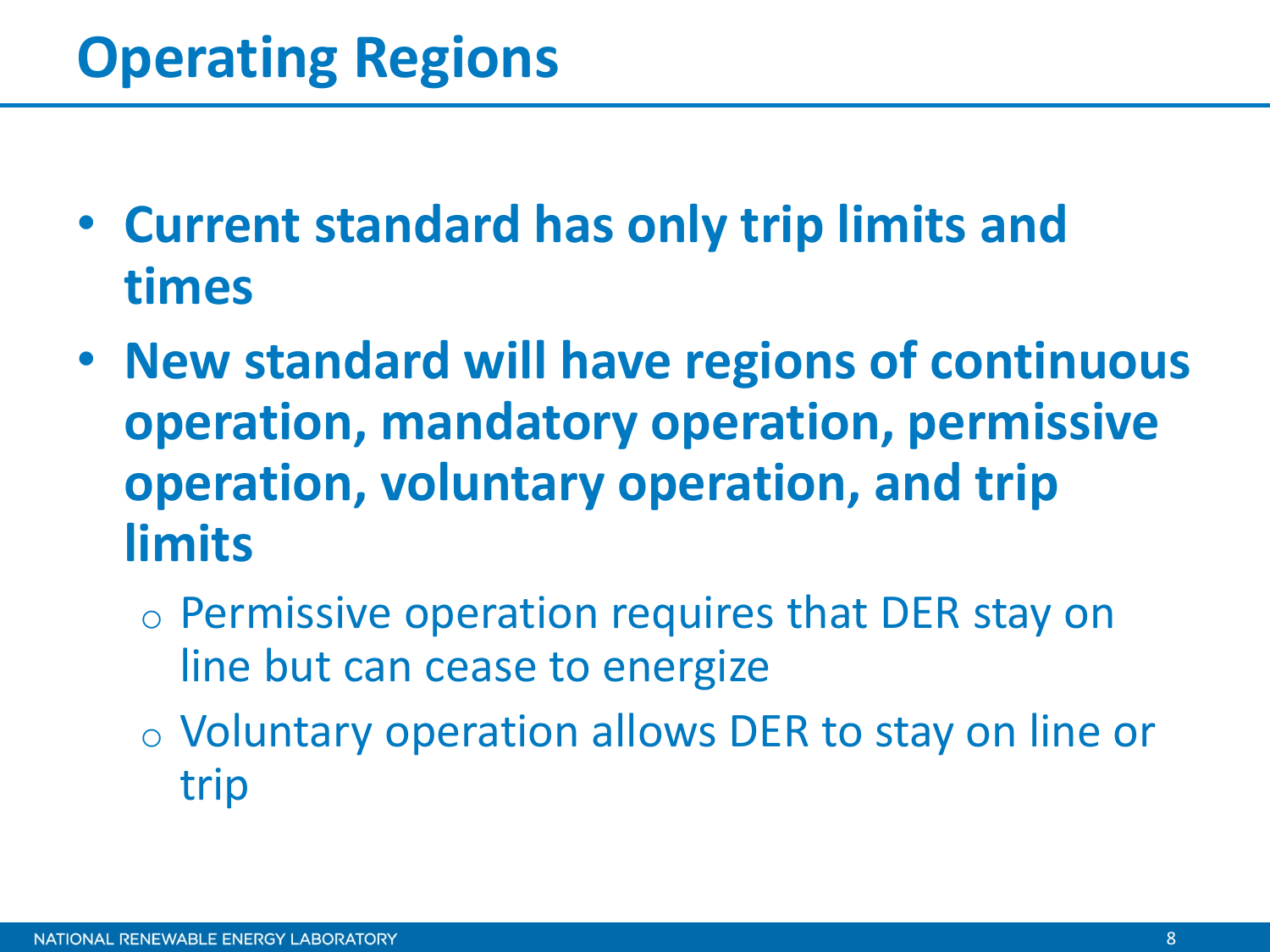## **One Category of Voltage Ride Through**

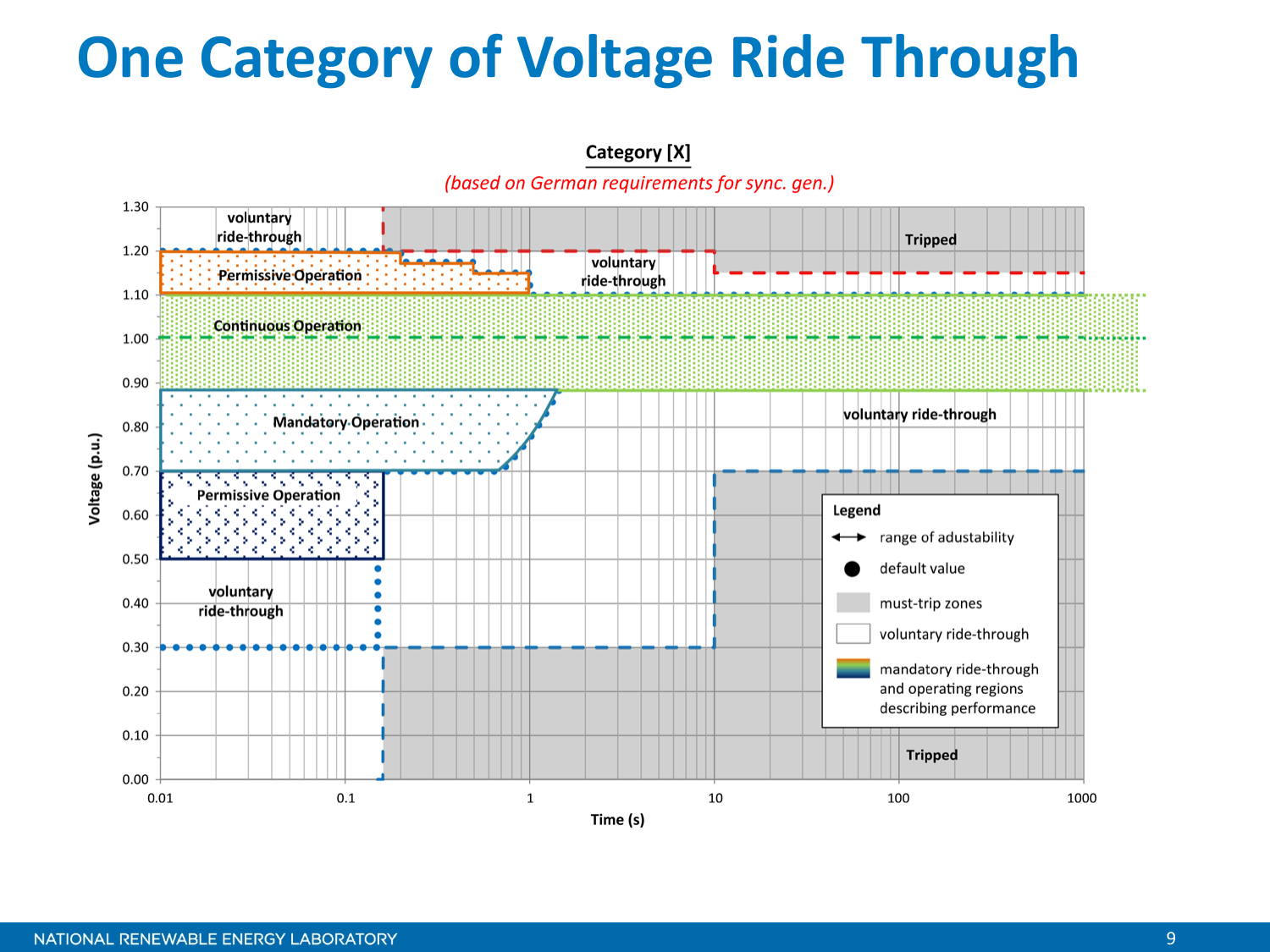#### **Basic Description of Categories**

- **One category covers the level of grid support needed by the bulk grid with high penetration,**
- **One category provides less support and may only be allowed when it provided another value**  (similar to German MV code for synchronous DER)
- **One level provides more support that will improve grid feeder stability and allow higher penetration** (similar to California Title 21 smart inverter requirements)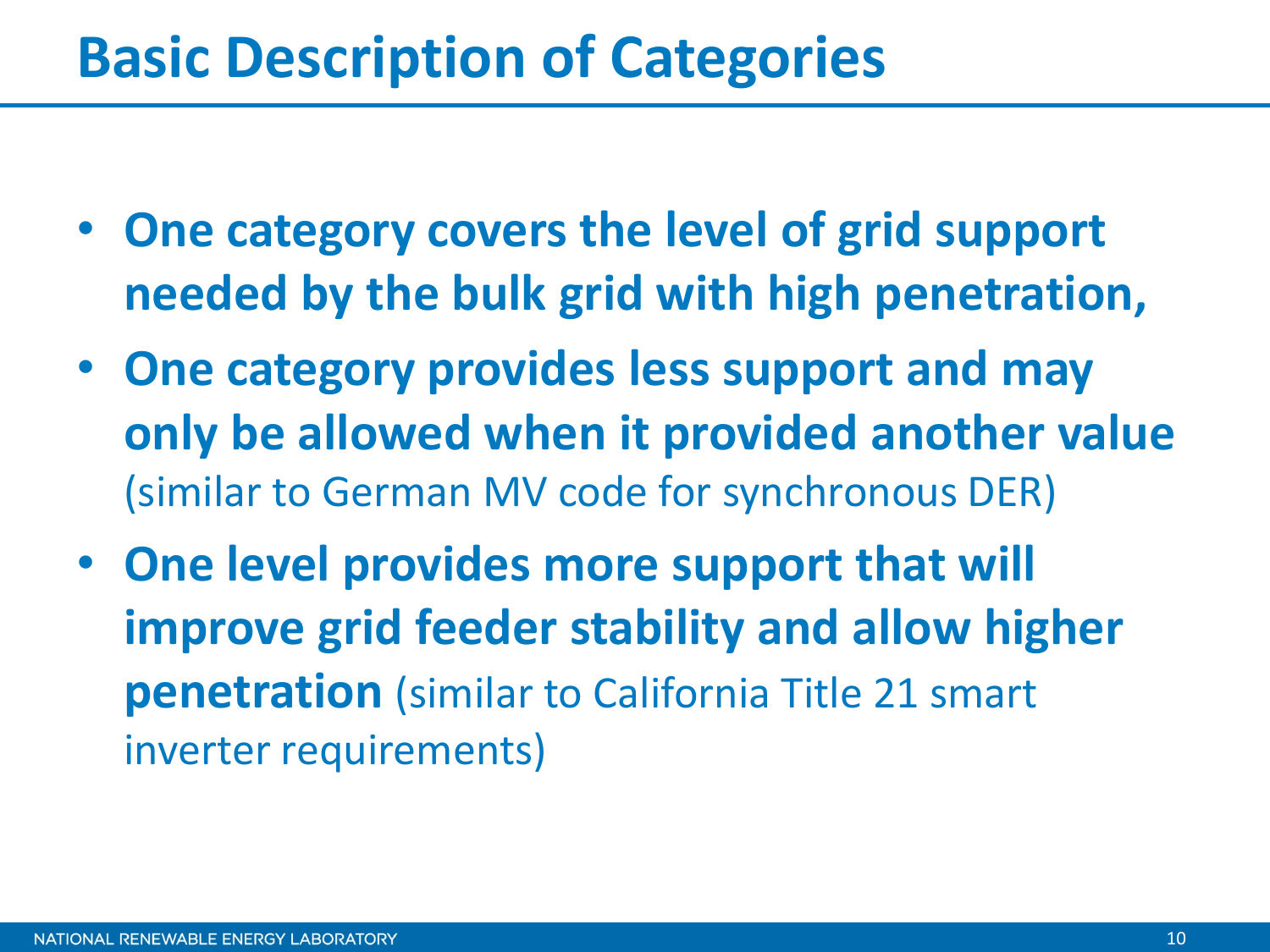#### **Synchronous Generators Have Limits**

- **Synchronous generators are very common and have physical limits for ride-through in undervoltage events and kilovar support**
- **Category with minimum requirements has to accommodate these limits**
- **Photovoltaic systems with inverters can provide much more grid support**
- **For high penetration systems, all DER at minimum level may not be sufficient for grid stability**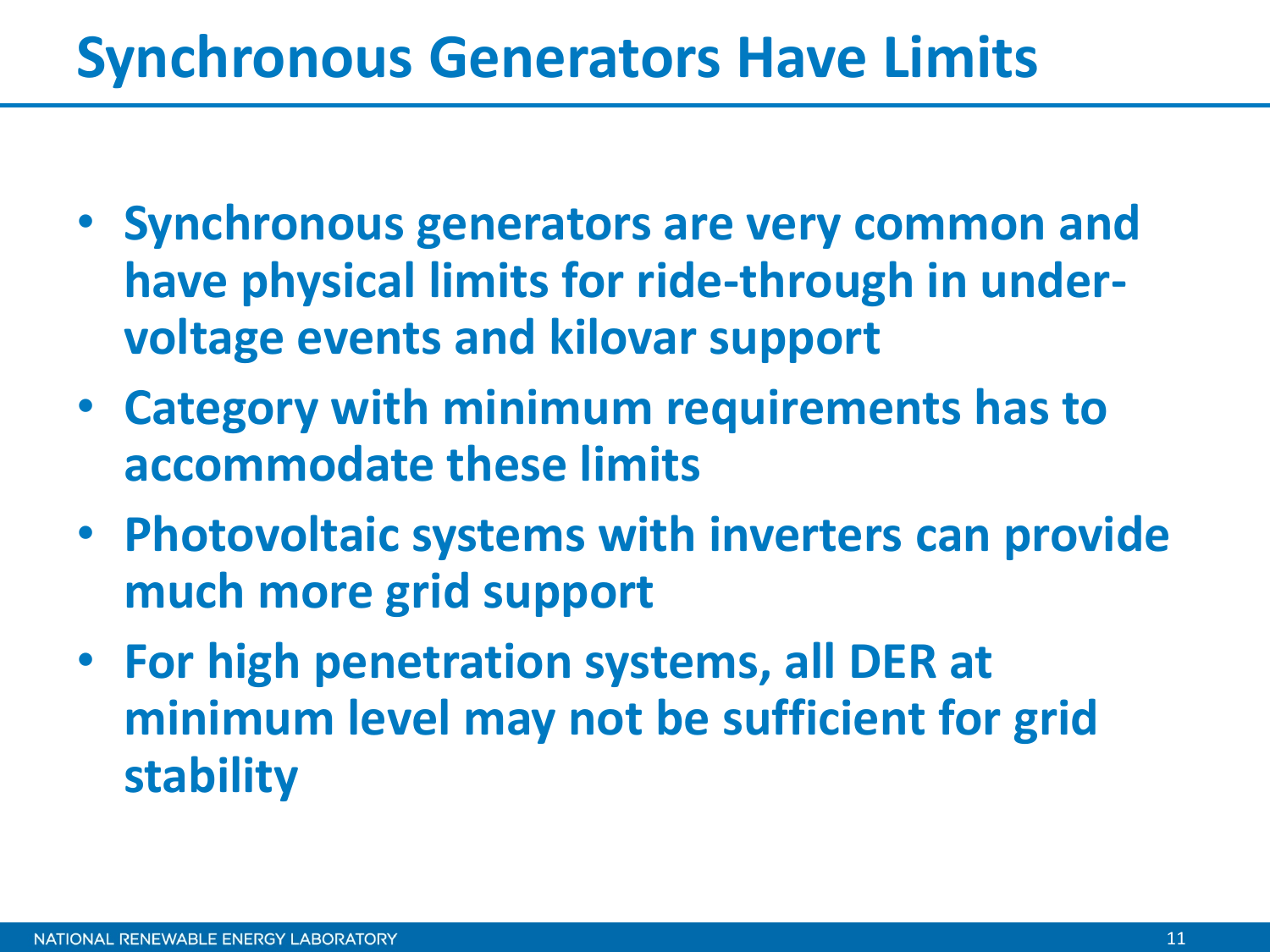#### **Reactive Power Modes**

- **Four reactive power modes have been proposed**
	- $\circ$  Two have power factor that varies with voltage
	- o One has power factor constant at required point that can be changed when requested
	- o One has power factor change with power generation (this one would be optional)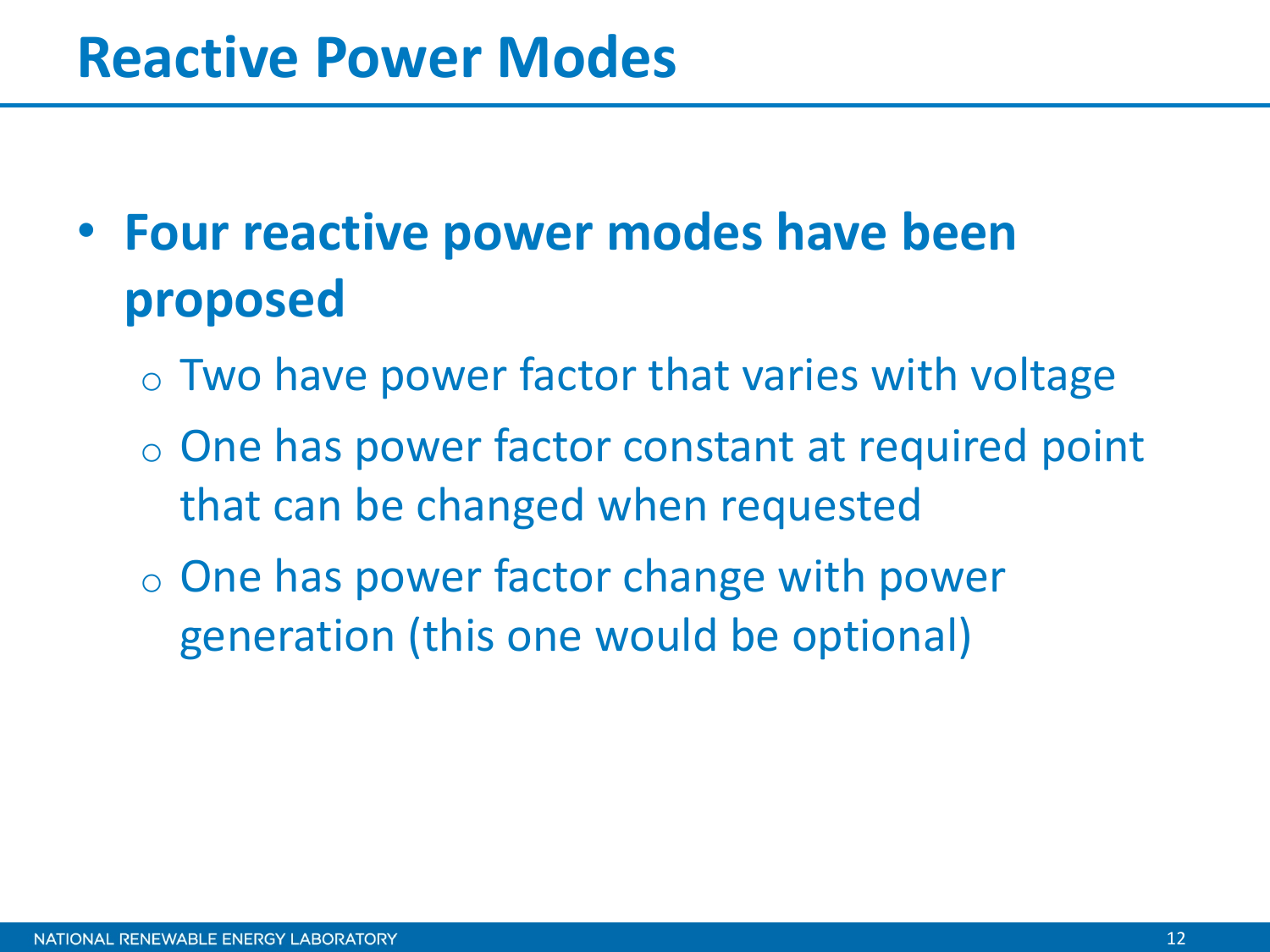#### **Impact on Distributed Wind**

- **Inverter designs will need to be updated to provide the functions required by the new IEEE 1547**
- **A separate subgroup will develop testing requirements for the new standard**
- **Induction generator based systems could have a problem**
	- o Especially stall-regulated systems
	- o How can stall-regulated induction generator systems stay excited and in phase?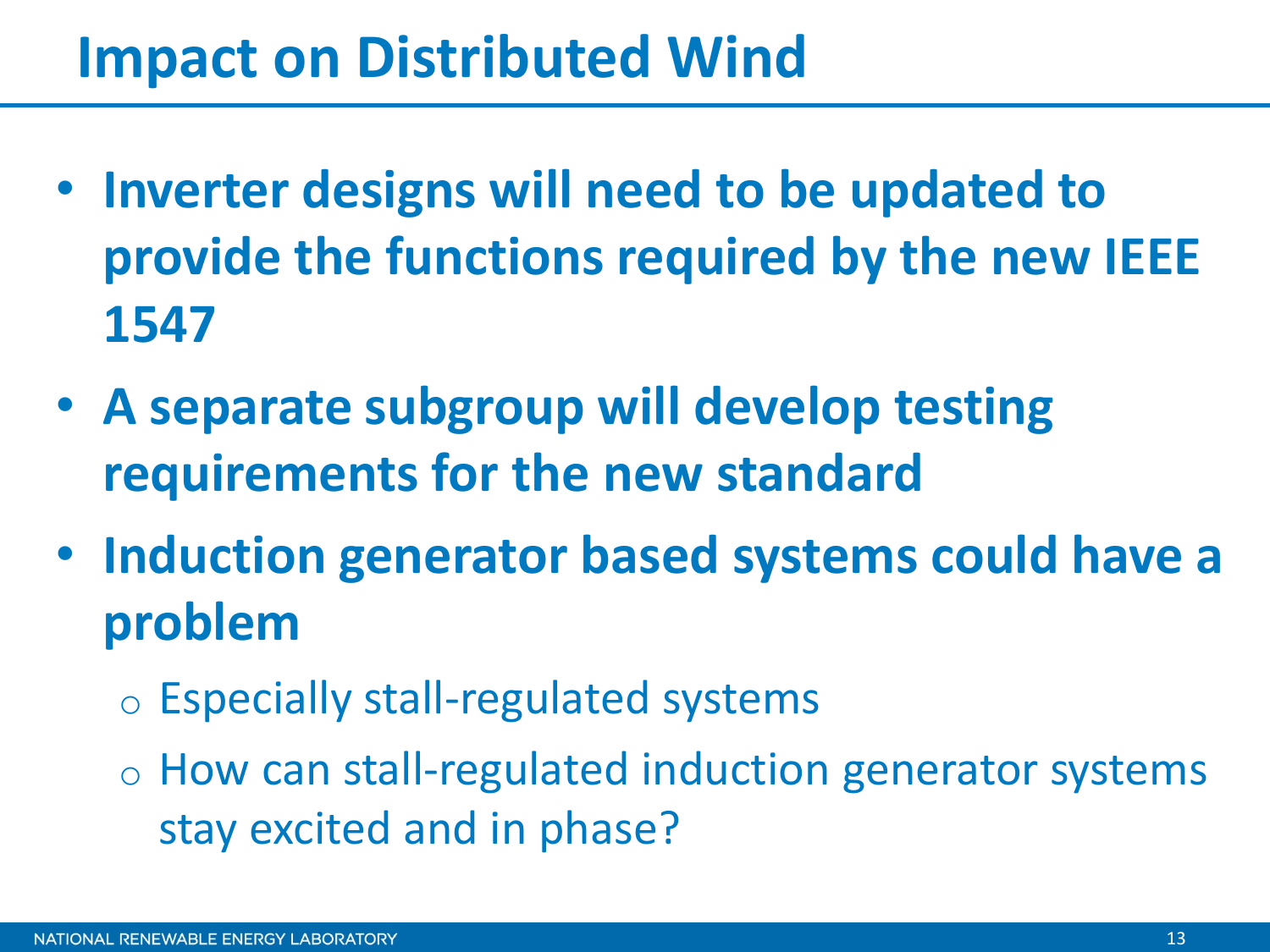- **IEEE 1547 revision is the foundation of a future grid with high penetration of DER**
- **All DER will be required to provide grid support functions**
- **The standard will provide flexibility for different technologies**
- **Impact on DW will likely be small for inverter based systems but could be large for induction generators**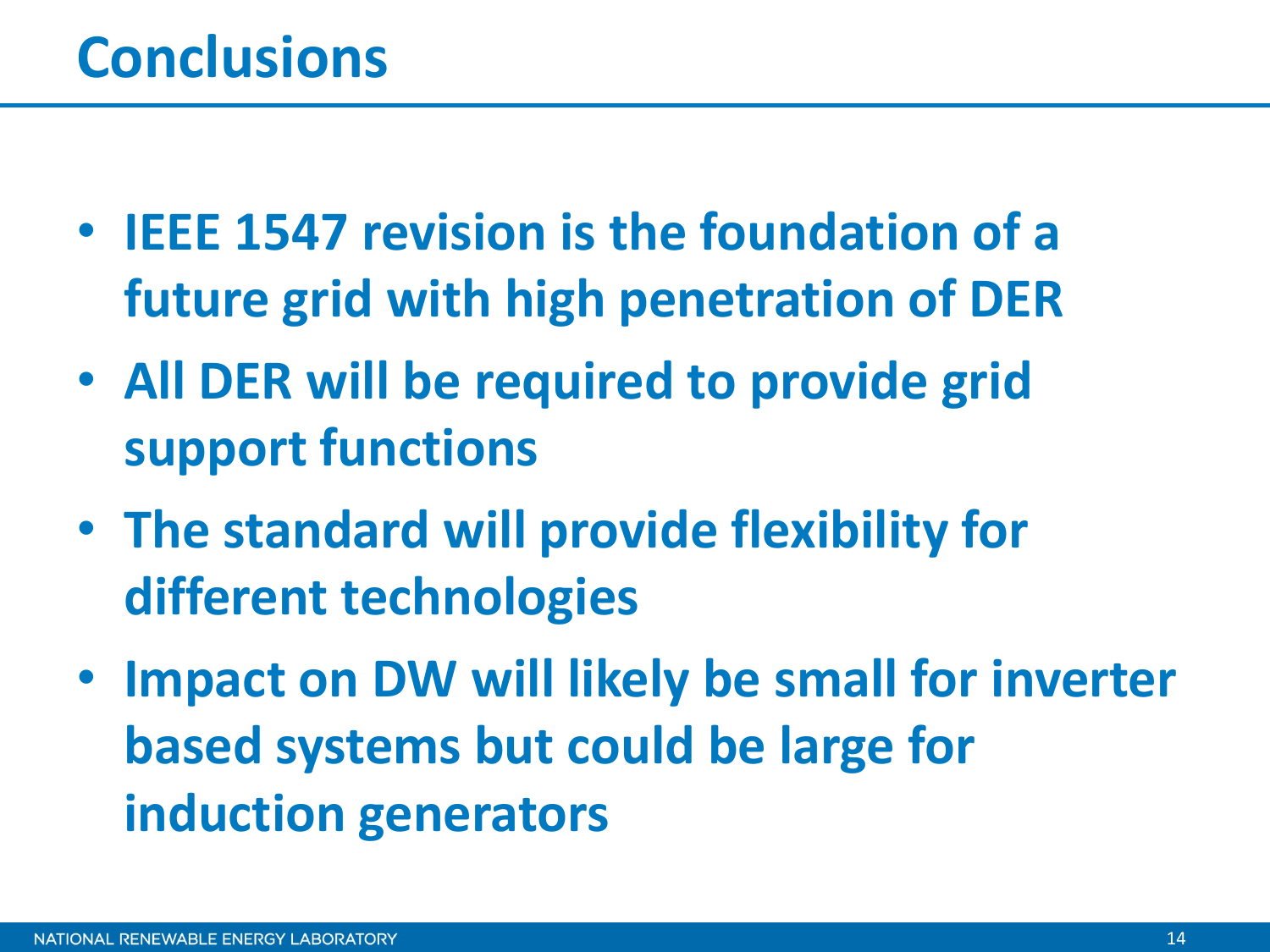## **Thank You**

NREL's contributions to this presentation were funded by the Wind and Water Power Program, Office of Energy Efficiency and Renewable Energy, the U.S. Department of Energy under contract No. DE-AC02- 05CH11231. The authors are solely responsible for any omissions or errors contained herein.